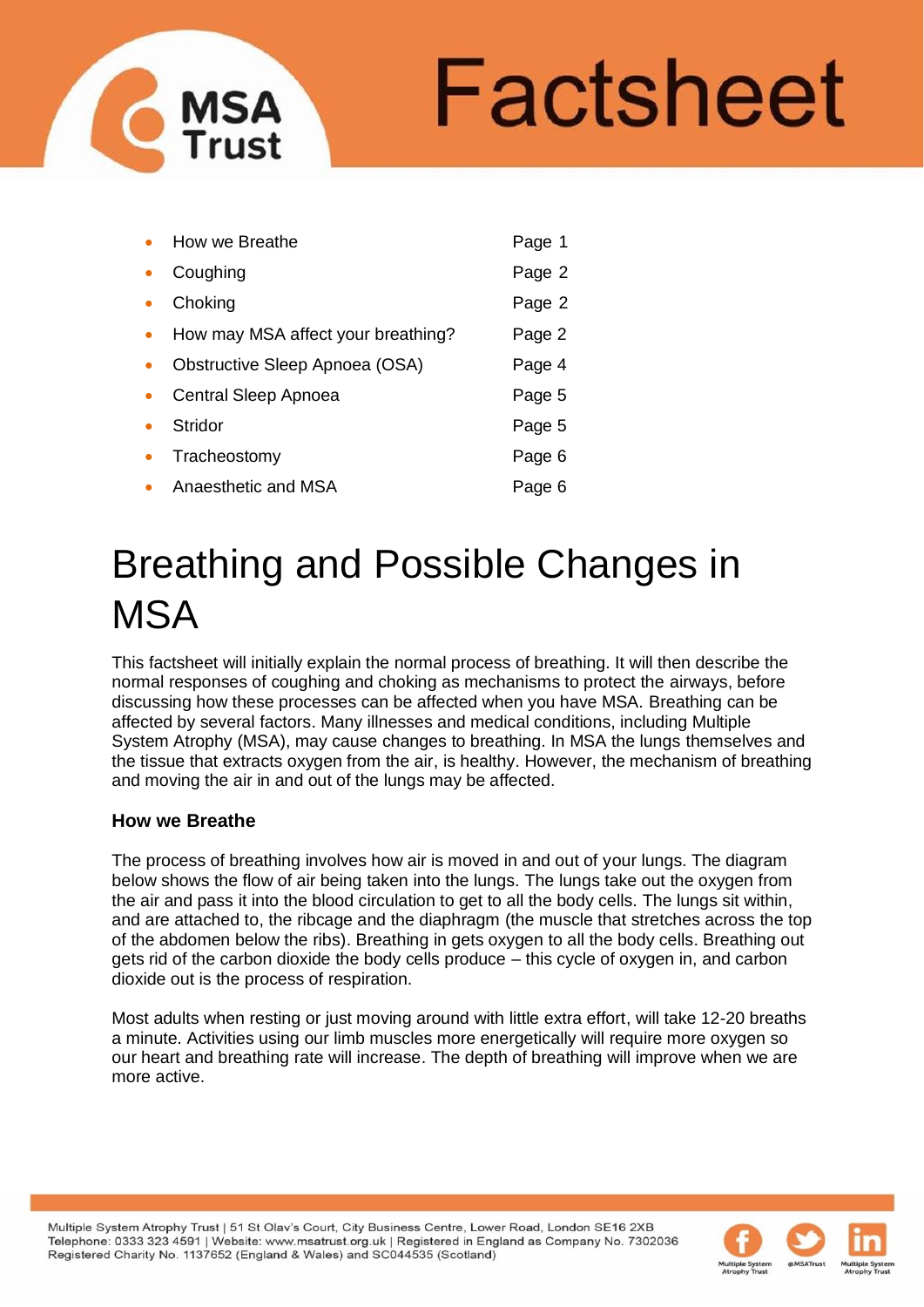

Image courtesy of: https://www.anatomynote.com/wp-content/uploads/2019/08/12056/Inhalation-and-Exhalation-anatomy.jpg

The whole length of this breathing tract (passageway) from our nose and mouth down into the lungs, is lined with delicate membranes. These are protected by mucus and very fine hairs to shield the tract from damage and particles that may irritate the airway.

To take a breath the muscles along the whole tract, and in particular the muscles between your ribs and the diaphragm, work together. These muscles tighten pulling the diaphragm down and the ribs down and out, which enlarges the lungs. This pulls air into your lungs inhalation. Relaxation of these muscles pushes air out of the lungs allowing breathing out exhaling.

Breathing is controlled by the autonomic nervous system. The respiratory (breathing centre) is in the brain stem where most autonomic function control is located. As blood passes through the brain stem it monitors the oxygen levels and carbon dioxide level and adjusts our breathing rate accordingly.

# **Coughing**

Coughing is a normal response to clear secretions from the airway. When we cough we take a big breath in, the top of our airway closes, tummy muscles tighten which puts pressure on the diaphragm. The top of the airway then opens to allow a forceful push of air out and in the process this should clear anything such as secretions or mucus that has built up in the airway. Any food or drink that may have slipped down the wrong way (this is known as aspiration) should also be cleared. See below for more on this.

# **Choking**

Choking is very distressing for the person who is choking and those around them. Choking can happen to anyone when particles of food, drink or other 'foreign-body' accidently enters the top of the airway. A reflex coughing spasm is triggered which is usually enough to clear the problem.

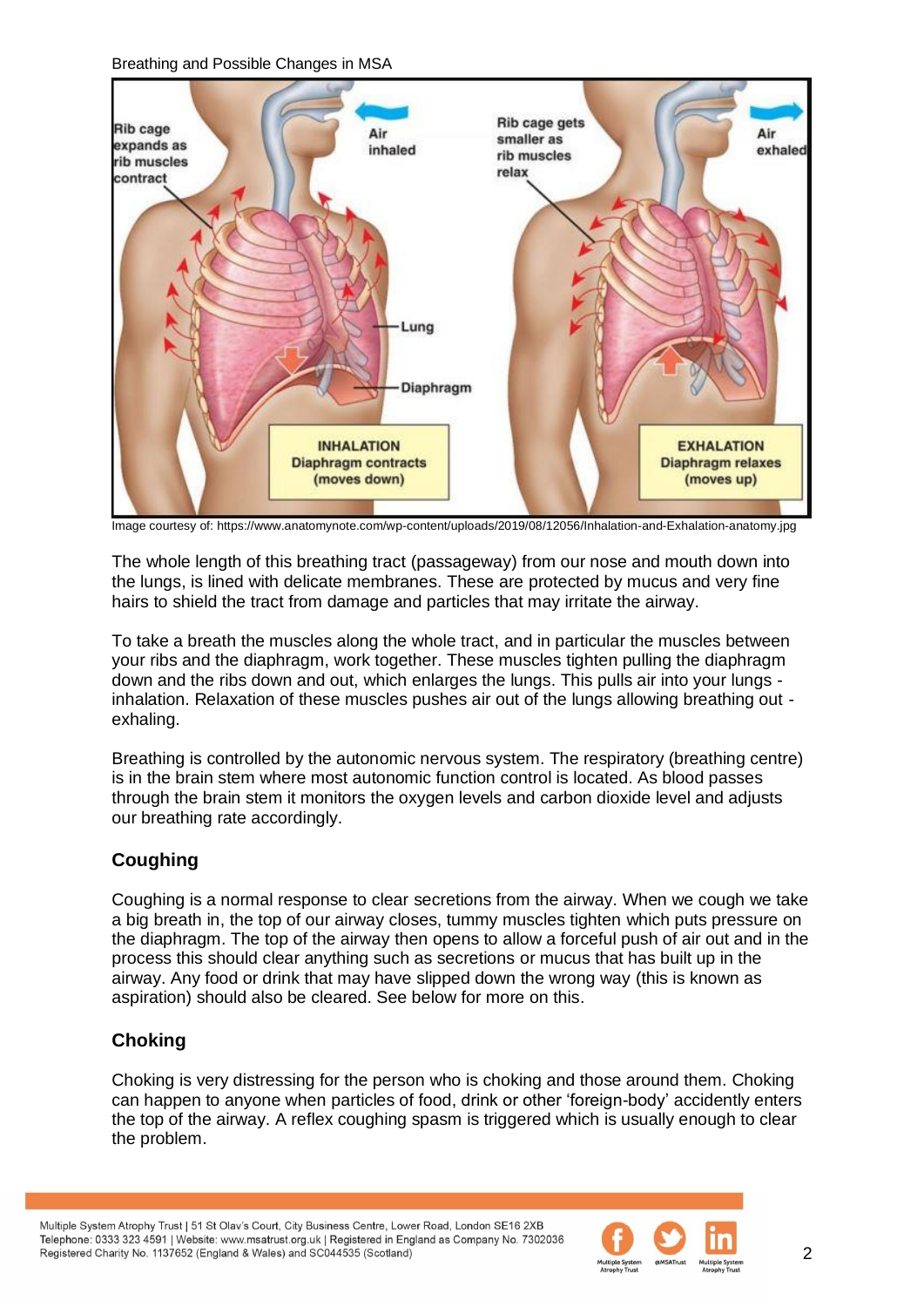In the situation where someone is choking standard first aid measures should be taken. [What should I do if someone is choking? -](https://www.nhs.uk/common-health-questions/accidents-first-aid-and-treatments/what-should-i-do-if-someone-is-choking/) NHS (www.nhs.uk)

When someone with MSA seems to be having regular episodes of coughing whilst eating or drinking it is essential that they have an urgent review by their speech and language therapist (SaLT) to assess their swallow. It is very rare for someone with MSA to die from choking, particularly if they follow the advice their SaLT provides and food pieces are finely chopped if chewing is difficult.

#### **How may MSA affect your breathing?**

One of the more common breathing problems for people with MSA is caused by chest infections. These are often due to a combination of aspiration, poor lung expansion and build-up of secretions that can be difficult to clear.

**Aspiration** occurs due to altered co-ordination of swallow that allows food particles, drips of fluids or saliva to slip into the top of the airway. Normally saliva is produced near the front of the mouth and the tongue and cheeks move it round the mouth and to the back of the mouth which then triggers a spontaneous swallow. This spontaneous swallow occurs less frequently for people with MSA and when it does occur saliva may sometimes drip into the airway instead of going down the food pipe into the stomach. You can read more about saliva in our 'Saliva and MSA' factsheet here - [https://www.msatrust.org.uk/support-for](https://www.msatrust.org.uk/support-for-you/factsheets/)[you/factsheets/.](https://www.msatrust.org.uk/support-for-you/factsheets/)

**Poor lung expansion** often occurs in people with MSA because movement is slowed and restricted. Reduced mobility means breathing becomes more shallow and the lungs do not fully expand.

Your physiotherapist can advise on exercises you can do to increase lung expansion called lung volume recruitment exercises. These exercises can also improve the strength of your cough to clear secretions. In some areas you may be able to access a specialist Respiratory Physiotherapist who has particular expertise to assist people with breathing difficulties.

**Postural changes** can impair the chest movement. Sitting up as straight as possible helps the diaphragm and ribs to move freely, to expand the lungs better and improve air intake. Your physiotherapist and occupational therapist will be able to advise you on posture and look at adapting support in your chair to help maintain a good posture. Sitting in a well supported position is important when eating too as this will reduce the risk of food and drink slipping down the wrong way and causing aspiration.

**Reflux and/or heartburn** can cause the sensitive lining of the food pipe to be irritated by the regurgitated acid from the stomach into the food pipe. The lining then gets inflamed and produces more secretions to try to protect itself – these extra secretions can build up and slip down the airway too. Eating smaller regular meals, staying sitting upright for at least 30 minutes after a meal and avoiding eating too close to bedtime can all reduce the risk of reflux. It can be helpful to take an anti-reflux medication too.

**Secretion build-up** can be a really frustrating and irritating symptom. Constantly trying to clear secretions can be tiring. Anything that irritates the sensitive lining of the airway can cause extra secretions to be produced e.g. aspiration of saliva, food, drink, reflux, very cold or dry air, irritant particles in the air.

If the secretions are too sticky it can be very difficult to cough them up and either clear them away in a tissue or swallow them. To help keep secretions loose and movable it is important to keep well hydrated.

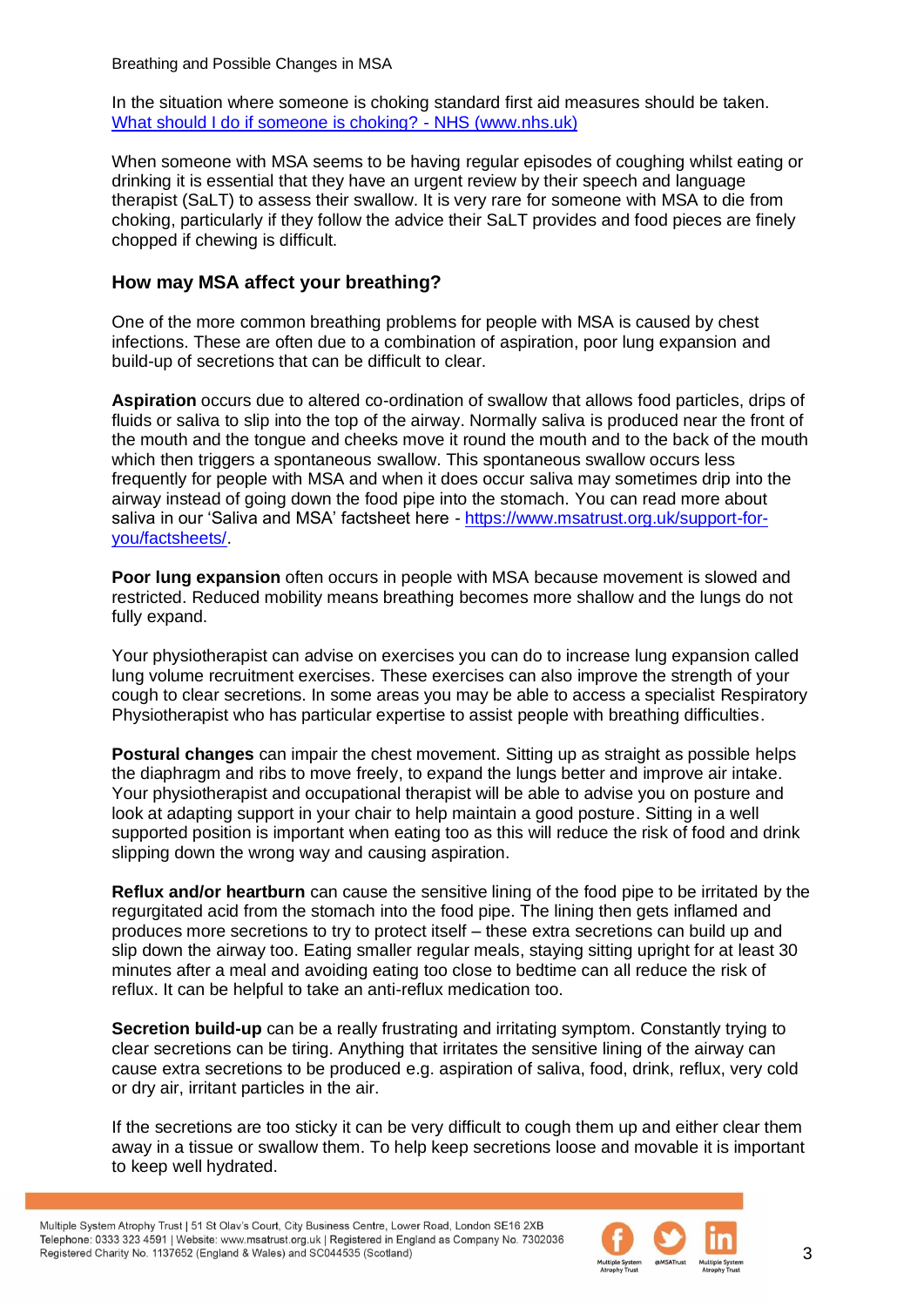This is particularly important when you have a chest infection as this will cause more and thicker than usual secretions.

Putting into practice the lung volume recruitment exercises and cough techniques can help improve the clearance of the secretion build up.

In some cases if you have a persistent problem with clearing secretions and they are thick and sticky you may be prescribed a medication that breaks down the stickiness called Carbocysteine / Mucodyne. You may be given a nebuliser (a pump that pushes air through liquid) that gives vapourised air through a face mask.

Occasionally if the doctor thinks your airways are so irritated they are inflamed and narrowed you may be prescribed an inhaler or nebuliser with medication that opens up the narrowed airways.

**Suction machines** can be provided in some specific situations when you can get the secretions to the back of the throat but can't manage to swallow and clear them away or bring them forward into the mouth to clear them. A carer or partner would need some basic training to use the suction machine. It should only be used to clear secretions caught at the back of the throat if they are causing distress and can't be otherwise cleared.

Carrying out suction beyond the back of the throat into the airway should only be done by qualified nurses or physiotherapists. This would usually be in a hospital setting when someone is being treated for an acute chest infection. Overuse of suction can irritate the airway causing more secretions to be produced or dry it out too much and so becomes counter effective.

**Cough assist machine -** In some circumstances when a person has a very weak cough and can't manage to take deep enough breaths in to stimulate a cough to clear secretion, they may be offered a machine called a 'cough assist'.

This machine is usually provided by the respiratory team and you and your carer or partner would need to be trained how to use it. The cough assist machine gives short episodes of pressurised air via a face mask to build up enough air in the lungs to induce a cough. It then quickly pulls the air back out which helps clear any accumulated or thick secretions. You will need to learn how to control your breathing to 'work' with the cough assist and get used to the feeling of air pressure building up. A cough assist can be a very useful device and can be used on a regular daily basis almost as a form of chest physiotherapy to assist better lung expansion generally.



The cough assist is not widely available and you would need to be formally assessed as needing it. There are a number of different machines available so they may look different but they all do the same job.

Multiple System Atrophy Trust | 51 St Olay's Court, City Business Centre, Lower Road, London SE16 2XB Telephone: 0333 323 4591 | Website: www.msatrust.org.uk | Registered in England as Company No. 7302036 Registered Charity No. 1137652 (England & Wales) and SC044535 (Scotland)

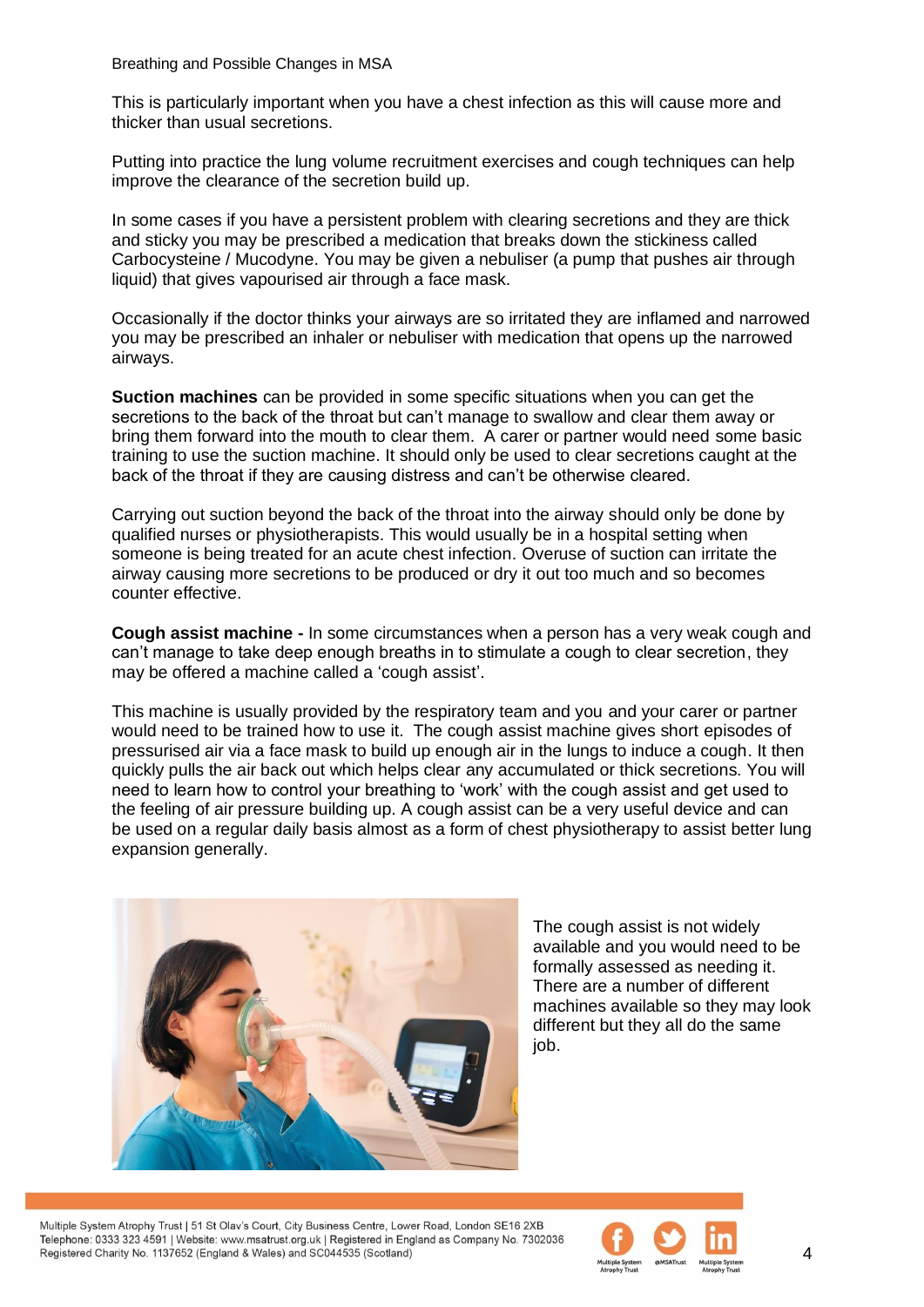## **Obstructive Sleep Apnoea (OSA)**

Obstructive sleep apnoea (OSA) is quite common over the age of 40 years. Any of the following factors can increase the risk of someone developing OSA – being overweight, smoking, drinking alcohol in the evening or taking sedatives. There is an increased risk of OSA in MSA because damage to the autonomic nervous system may alter the triggering of breathing and the co-ordination of the muscles along the airway.

Obstructive sleep apnoea occurs when we are asleep. Initial signs may be an increase of noisy snoring. It is often reported by partners, who may also observe a change in breathing pattern when the person with MSA is asleep, noticing an irregular pattern and short periods of snorting, gasping or not taking a breath. This cycle may be repeated frequently throughout the night.

The change in breathing noises occurs due to the muscles and tissue of the throat and top of the airway relaxing and collapsing on themselves so partially or totally blocking the passage of air momentarily. When this happens the brain breathing centre detects inadequate breathing and rouses you from restful deep sleep to a lighter sleep or wakefulness which reopens the airway and allows normal breathing. When this cycle is occurring frequently every night, even though you are probably unaware of it happening, it can leave you feeling very tired the next day.

If you are experiencing OSA then discuss this with your GP or Consultant who will organise some sleep study tests to be done. It can be helpful if you have a family member who can record your breathing pattern and noises when you are asleep. This can be very helpful to the doctor to determine what the problem is and the range of further tests required.

You may be given an oxygen monitor probe to attach to your finger overnight with a recording box or a breathing and heart rate monitor to wear overnight. In some cases you may be asked to stay overnight at a hospital sleep study centre where a more complex range of skin sensors are used to monitor your muscle movement, breathing, heart rate, oxygen levels, snoring and brain wave patterns – this is called polysomnography.

The results of the monitoring will determine whether treatment is required. For some people changing the position they are sleeping in can be enough to keep the airway open, lying on your side rather than your back for example.



Continuous Positive Airway Pressure (CPAP) is the main treatment offered. This is a small box which contains a pump that compresses air.

Attached to the pump is a tube which connects to a face mask that you wear overnight. There are a number of different masks you can try to find the one that works best for you.

Multiple System Atrophy Trust | 51 St Olay's Court, City Business Centre, Lower Road, London SE16 2XB Telephone: 0333 323 4591 | Website: www.msatrust.org.uk | Registered in England as Company No. 7302036 Registered Charity No. 1137652 (England & Wales) and SC044535 (Scotland)

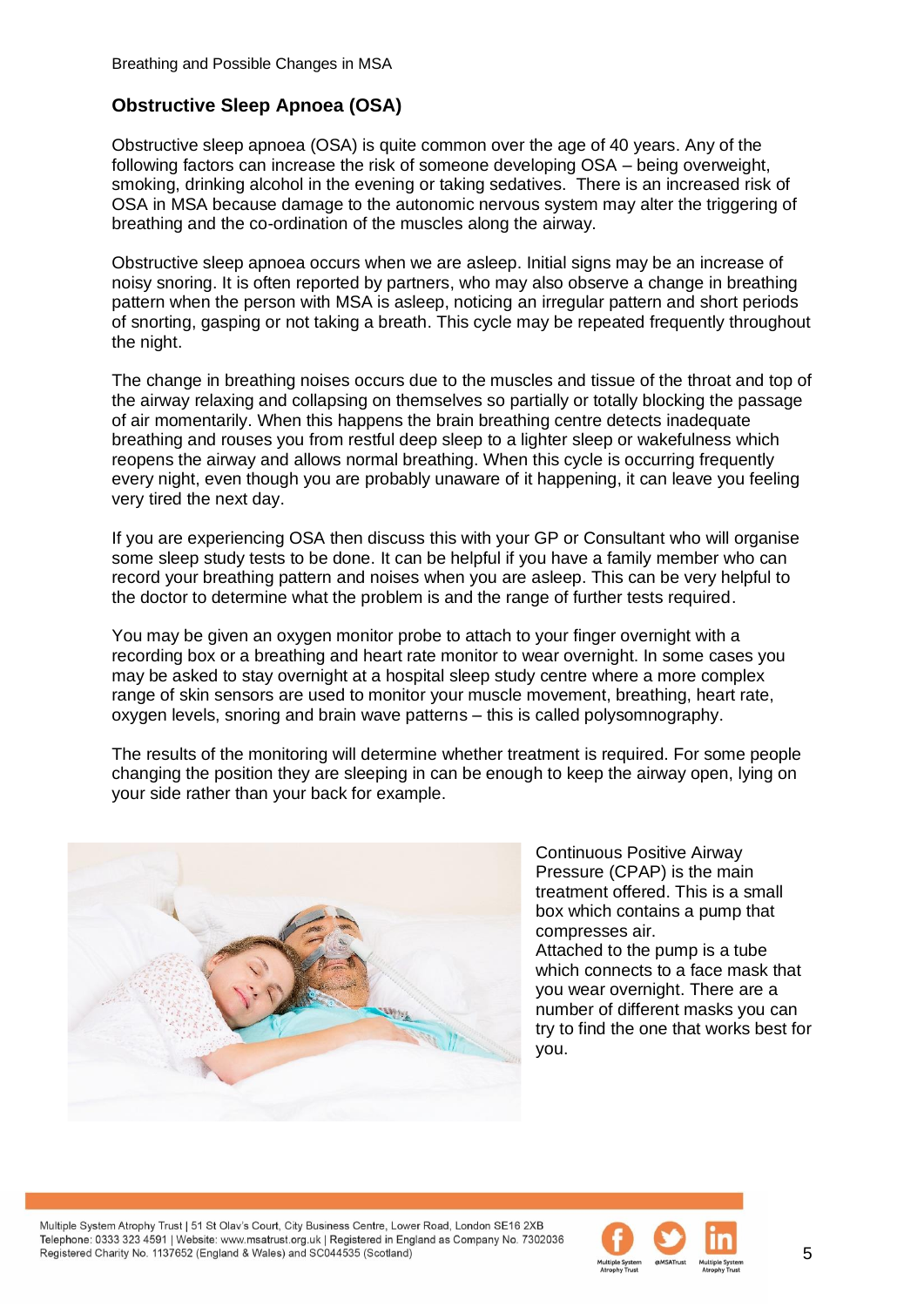The pump delivers compressed air at the pressure set by the sleep centre, enough to stop the throat and upper airway tissues collapsing down and blocking your airway. Many people find using CPAP takes some getting used to, so it is advised to gradually build up the time you use it for. Adjustments can be made to the settings and masks if necessary. Most people do get used to using the CPAP and find they sleep better. They often say they feel more rested the next day and more energised to do things.

### **Central Sleep Apnoea**

Earlier in this factsheet we mentioned how the autonomic nervous system is involved in breathing by co-ordinating some of the muscles involved in breathing and importantly by monitoring the amounts of oxygen and carbon dioxide in the blood. The balance between these gases stimulates breathing. The monitoring centre is in the brain stem and for a small number of people with MSA this respiratory monitoring centre can become impaired by the MSA process, causing breathing to fail and resulting in death that may have been unexpected at that time. There is no way of anticipating who this may happen to or when, and there are no medical interventions to protect against this.

If the respiratory monitoring centre fails it often occurs whilst the person is asleep in their own bed, so although death is sudden and not foreseen it is usually peaceful.

#### **Stridor**

Stridor is a very specific sort of breathing noise that some people with MSA can develop. It is a tight, high pitched rasping or wheezing sound most commonly on breathing in but can be on breathing out too. It is suggestive of a significant obstruction in the airway, in MSA this is usually due to vocal cord spasm. The cords which are either side of the top of the airway should fully open and close in unison. Due to the autonomic damage in MSA in some people this causes abnormal movement or lack of movement in the vocal cords, restricting the flow of air past them.

Usually a stridor may initially be noticed during sleep – and again recording of the noise is helpful to determine this. Over time it may well become apparent during waking hours too.

As soon as you are aware of unusual noisy breathing you should contact your GP and if stridor is suspected they will arrange an urgent assessment by the Ear, Nose and Throat Specialists or the respiratory team. Treatment will depend on the specialist assessment of what is happening.

Treatment will most likely require CPAP as described above. In some cases, if there is difficulty with breathing out as well as breathing in a very similar looking pump to the CPAP called BiPAP may be used. This helps push air in past the restricted vocal cord movement and helps draw air back out. Sometimes the same box has both settings on it so can deliver CPAP or BiPAP.

#### **Tracheostomy**

In a few cases the specialists may feel the vocal cord movement is so impaired that you would be better to have a tracheostomy. This would be discussed with you but it will be your choice.

A tracheostomy is a small opening made in your neck through to the airway (trachea) below the vocal cords. This allows you to get air in without the vocal cords restricting the flow. The opening in the neck is usually kept open by a small silver or plastic tube. The skin around the opening and the tube itself requires particular care.

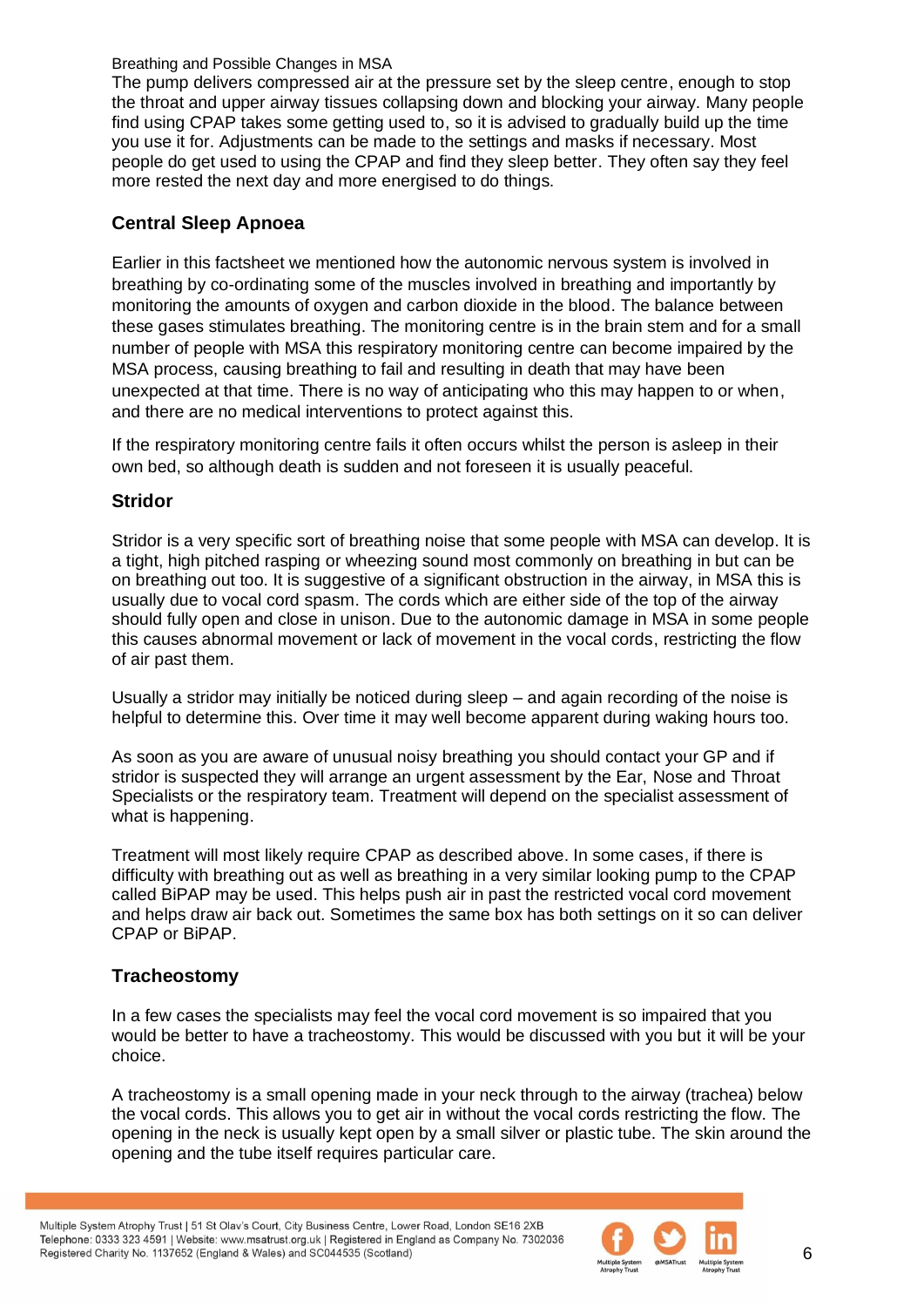You, and any supporting family or carers will need to be shown how to manage this by the hospital team that carry out the tracheostomy before you can go home.

In rare instances someone with MSA may develop a sudden vocal card spasm or paralysis. This would cause sudden stridor and obvious difficulty breathing. In this situation call 999. In these circumstances an emergency tracheostomy may be inserted unless you have previously had a discussion about having a tracheostomy and made it clear that you would not wish to be done even in an emergency. This would be an advance decision to refuse treatment and should be documented as part of your advance care plan and be readily available to the medical team treating you. You can find out more on this in our Planning for the Future resource - [https://www.msatrust.org.uk/support-for-you/for-people-affected-by](https://www.msatrust.org.uk/support-for-you/for-people-affected-by-msa/planning-for-the-future/)[msa/planning-for-the-future/.](https://www.msatrust.org.uk/support-for-you/for-people-affected-by-msa/planning-for-the-future/)

#### **Anaesthetic and MSA**

People with MSA are often concerned about whether it is safe for them to have an anaesthetic for a surgical procedure. Many people with MSA do undergo surgery with anaesthetic successfully and uneventfully every year. As with so many aspects of life with MSA, most things are possible with good planning, and this is the case with having an anaesthetic.

Why do you need an anaesthetic?

The following three scenarios are the most likely to justify considering having an anaesthetic:

- 1. Is the surgery being done due to a life-threatening emergency? You can't plan for this and the medical team will do their best with the information to hand.
- 2. Is the surgery needed to treat a life threatening condition but is planned so you or family are able to discuss implications and concerns and advise the surgeon and anaesthetist that you have MSA?
- 3. Is the surgery to address a troublesome symptom that is undermining your quality of life?

The next consideration is whether you need a general anaesthetic or whether the procedure is possible using a spinal or epidural, local nerve block or local anaesthetic. These discussions need to be had with the surgeon and the anaesthetist to identify the safest and best way forward.

If a general anaesthetic is required, then you should have a full pre-operative respiratory assessment and support from physiotherapy to practice breathing techniques. To assist recovery after the anaesthetic, support from the physiotherapist to encourage good deep breathing and clearance of any secretions, is needed.